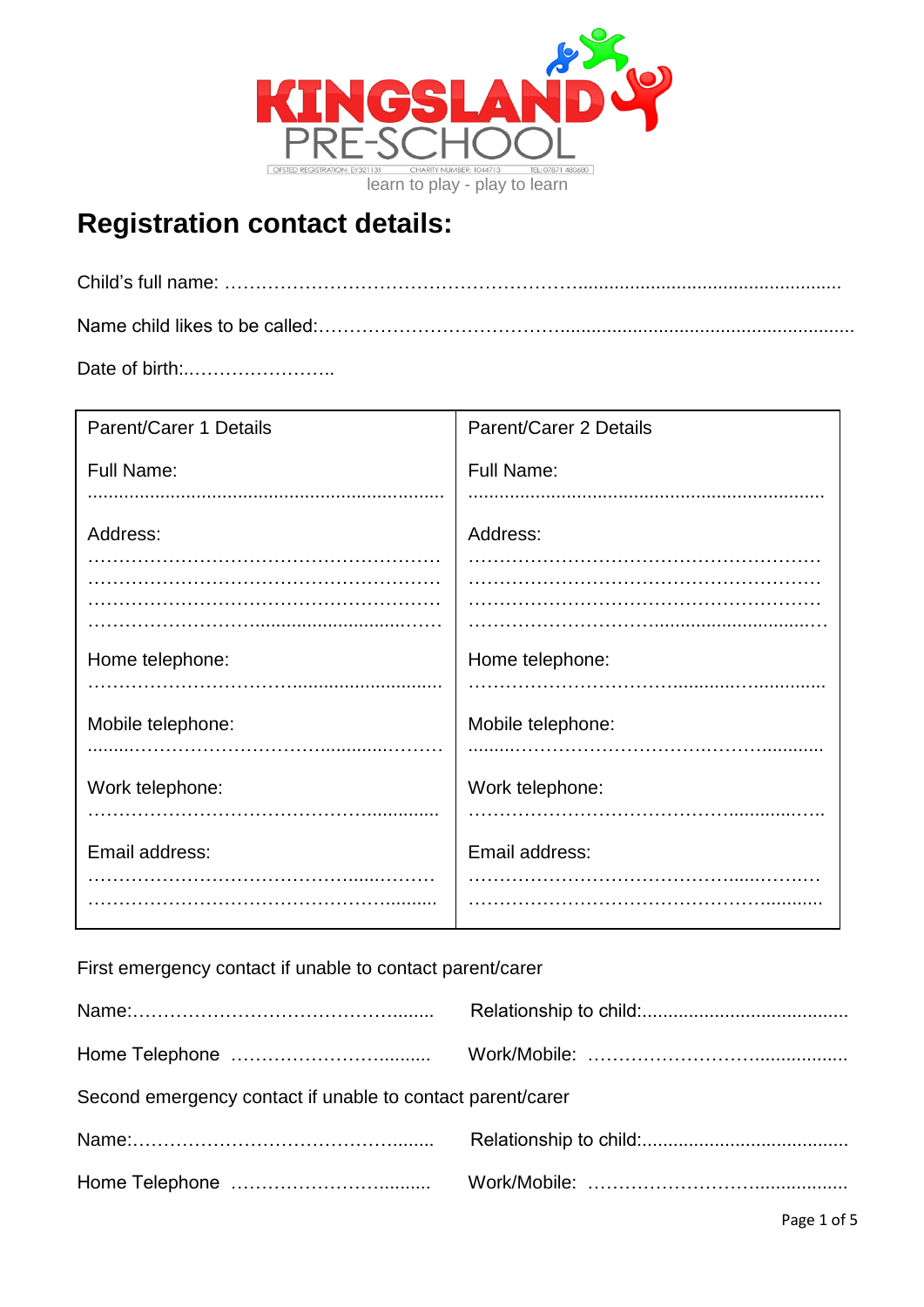# **Registration further information:**

| Does your child have any known allergies? Yes No    |        |  |
|-----------------------------------------------------|--------|--|
| Does your child take medication?                    | Yes No |  |
| Was your child's birth premature?                   | Yes No |  |
| Is your child up to date with immunisations? Yes No |        |  |
| Has your child had their 2 year check? Yes No       |        |  |
| Is your child registered with a dentist?            | Yes No |  |
|                                                     |        |  |
|                                                     |        |  |
|                                                     |        |  |
|                                                     |        |  |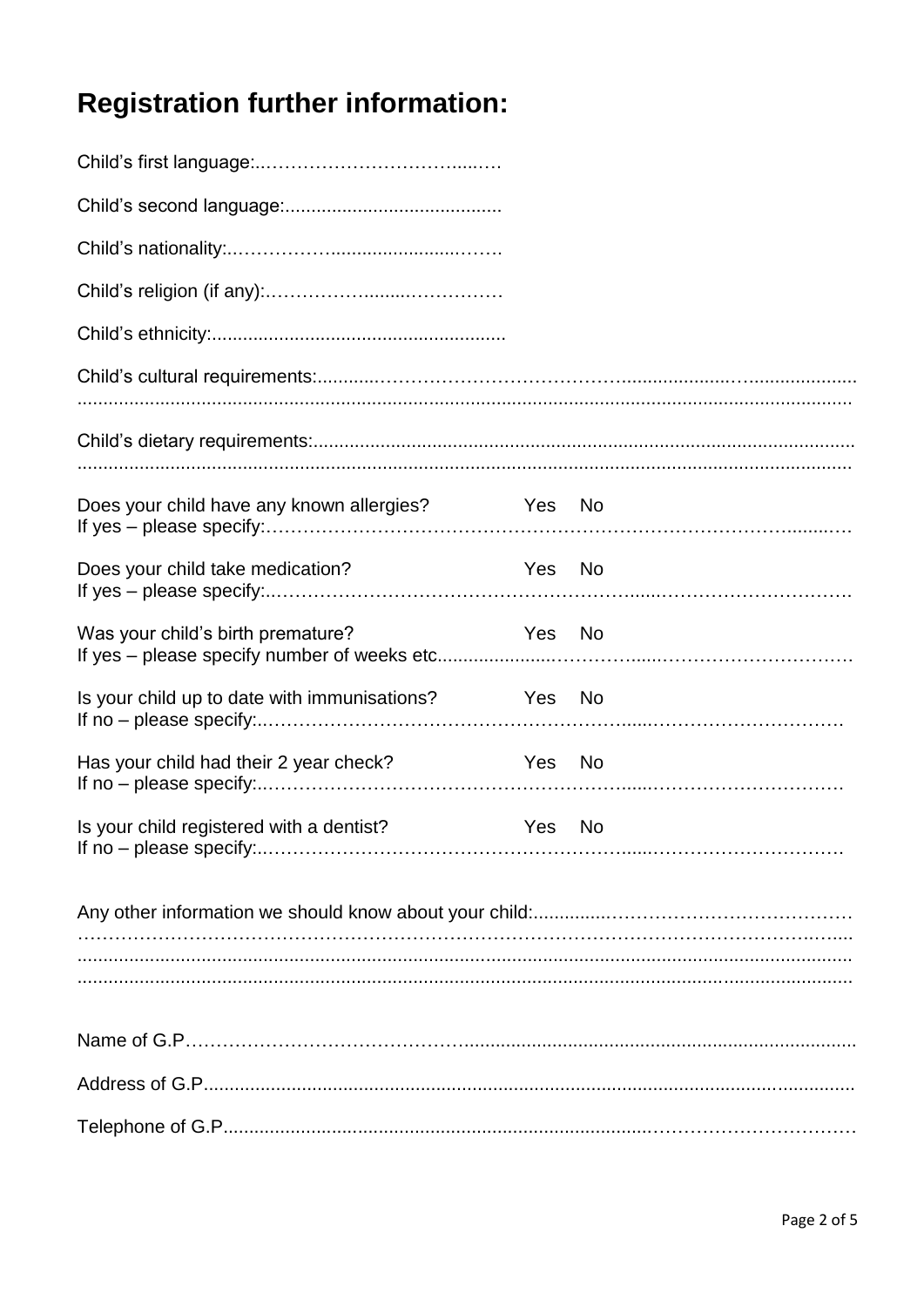### **Registration medical consent details:**

| needed.                               |  |  |
|---------------------------------------|--|--|
|                                       |  |  |
| <b>Treatment</b> should it be needed. |  |  |
|                                       |  |  |
| should it be needed.                  |  |  |
|                                       |  |  |

#### **Registration Tapestry consent:**

In order to comply with General Data Protection Regulation (GPDR May 2018) we need you to complete the following before you can access your child's online learning journal on Tapestry by ticking the appropriate boxes.

|                                                                        | Yes | No |
|------------------------------------------------------------------------|-----|----|
| I consent to photographs of my child being taken by authorised staff   |     |    |
| representing pre-school.                                               |     |    |
| I consent to photographs containing my child's image being included in |     |    |
| other children's learning journals.                                    |     |    |

Please note you have the option to view any photographs before they are included in any learning journal, should you request this in writing.

|                                                                       | Yes | <b>No</b> |
|-----------------------------------------------------------------------|-----|-----------|
| I consent to treat photographs containing images of other children as |     |           |
| for my own personal use only**                                        |     |           |

\*\*This means that the information cannot be shared with others, or published in any way (e.g. on social media or displayed in a public place), without the explicit consent of the parents or carers of those children who may be included.

| . Irin |  |  |
|--------|--|--|
|--------|--|--|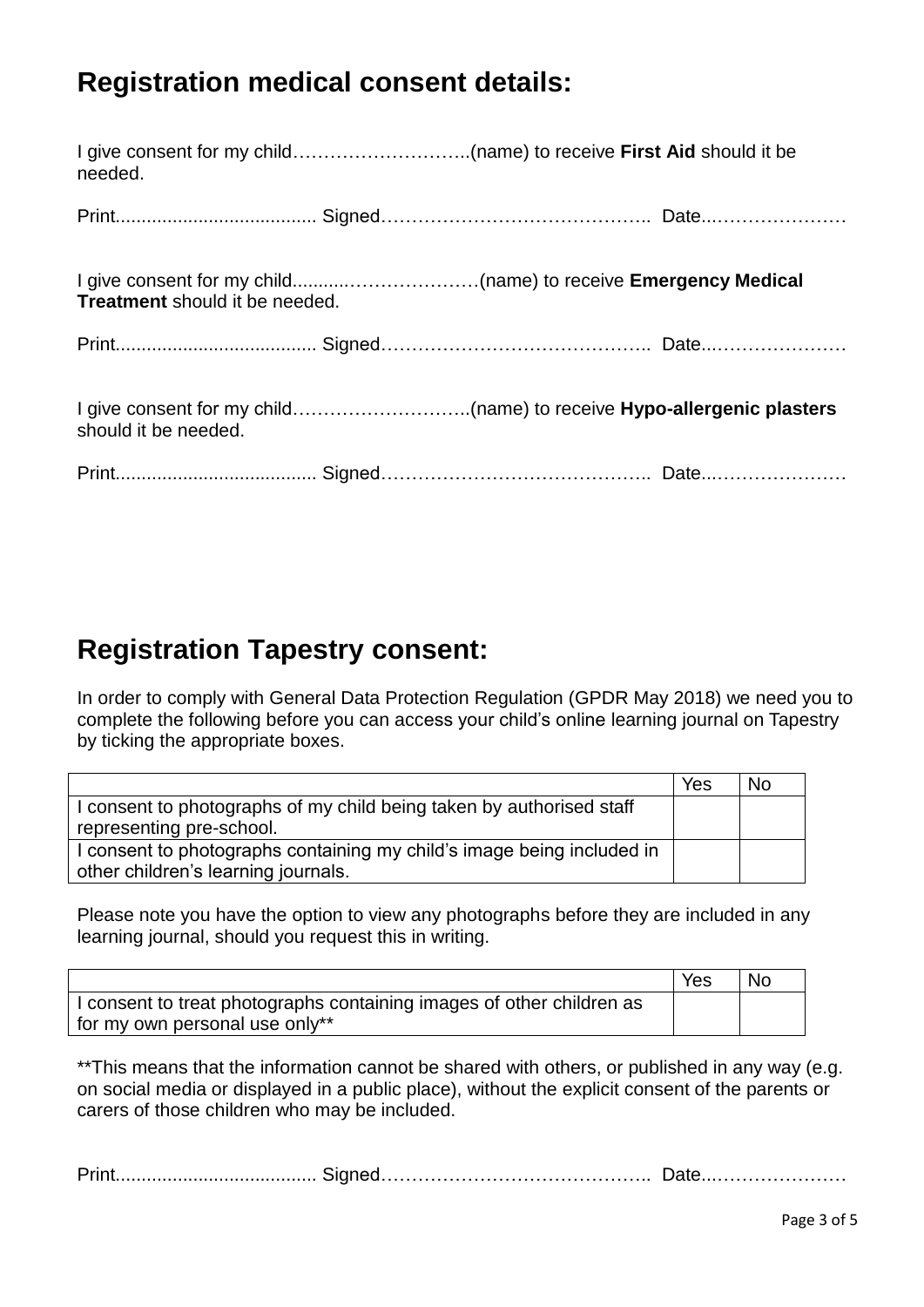#### **Registration data consent:**

|                                                                          | Yes | No |
|--------------------------------------------------------------------------|-----|----|
| I consent for photographs to be taken whilst taking part in activities   |     |    |
| (The photographs may be used to demonstrate to other parents and         |     |    |
| other organisations what is on offer within our provision)               |     |    |
| I consent for photographs to be put on the Kingsland Pre-School web-     |     |    |
| site                                                                     |     |    |
| I consent for my child to be included in non-identifiable photographs on |     |    |
| the Kingsland Pre-school Facebook page                                   |     |    |
| I am happy to receive correspondence by email – including invoices,      |     |    |
| newsletters and updates etc                                              |     |    |
| I give my consent for sharing information, photos and videos with other  |     |    |
| agencies, e.g. speech and language, health visitor, local school         |     |    |

Please note that you can withdraw your consent, in writing, or request to see photographs taken at any time. This form is valid for the duration of your child's time at Pre-School. It is your responsibility to let us know if you want to withdraw or change your consent at any time.

Print....................................... Signed…………………………………….. Date...…………………

#### **GDPR**

We will only use your personal information in relation to our childcare service.

We would like to keep sending you information about our pre-school by email/Facebook; but we need to be sure we have your permission to do so.

We keep your information so you can receive important updates about our Pre-School. We will keep your information secure and will never share it except if required to do so by law.

By ticking this box  $\Box$  you are consenting to us continuing to hold and process your data and sending you information. You can of course unsubscribe/ask us not to contact you by email/phone/Facebook etc. at any time.

I, the undersigned, agree that I have read all relevant pre-school policies. I understand that these policies are in place to ensure the quality of the provision made for all children at Kingsland Pre-School. I agree to respect and abide by all policies. I have received a Welcome Information Pack, which includes the procedure for making a complaint.

Print....................................... Signed…………………………………….. Date...…………………